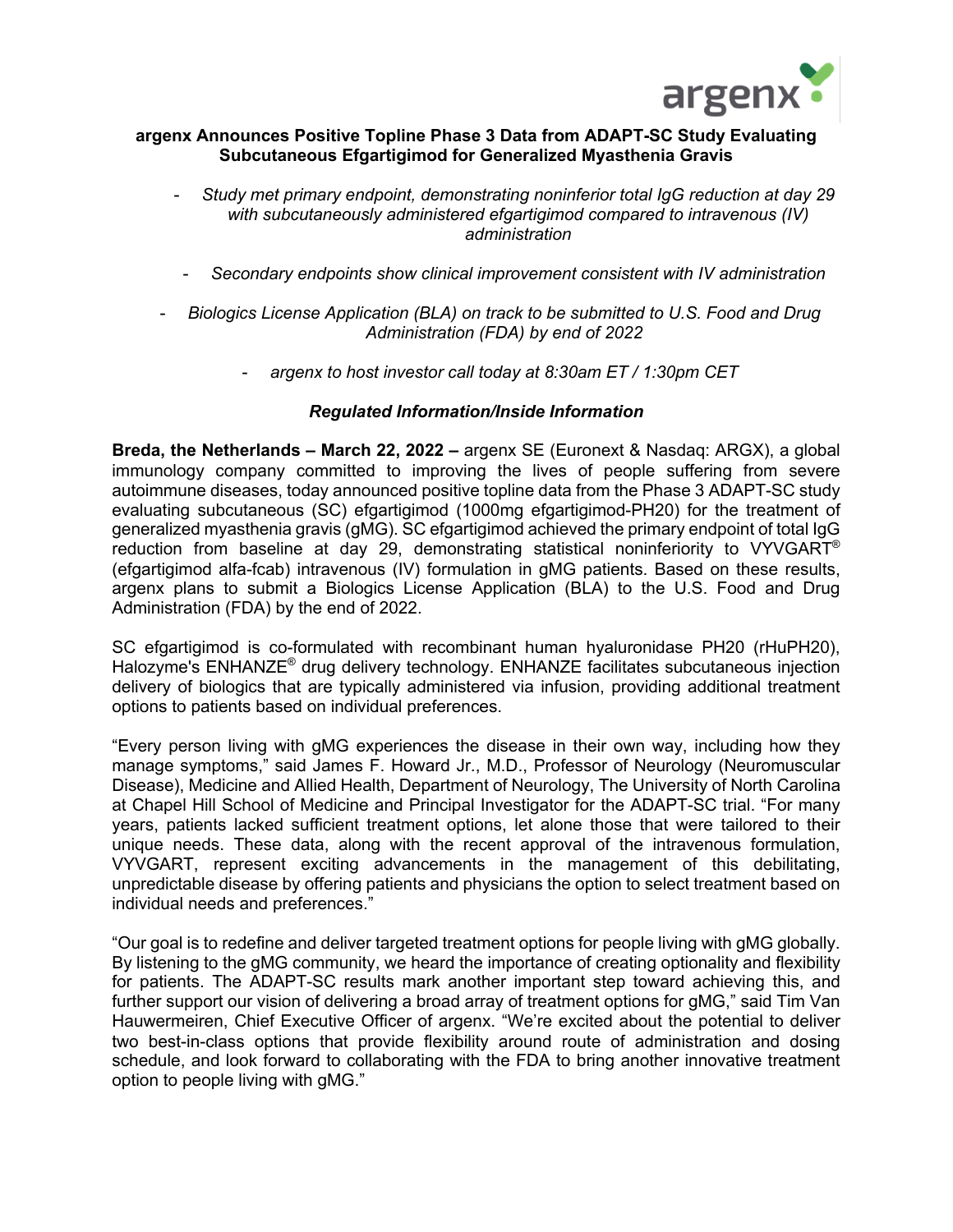# **Highlights of Topline ADAPT-SC Data**

- Primary endpoint of noninferiority was met (p< 0.0001); SC efgartigimod demonstrated mean total IgG reduction of 66.4% from baseline at day 29, compared to 62.2% with VYVGART. Results were consistent across the overall population, including those with acetylcholine receptor (AChR) antibodies and patients where AChR antibodies were not detected.
- Additional key secondary endpoints were met, consistent with clinical efficacy results seen in the VYVGART Phase 3 ADAPT study, including:
	- o 69.1% of patients treated with SC efgartigimod were responders on the Myasthenia Gravis Activities of Daily Living (MG-ADL) score. Responders are defined as having at least a two-point improvement on the MG-ADL score for at least four consecutive weeks.
	- $\circ$  65.5% of treated patients were responders on the Quantitative Myasthenia Gravis (QMG) score. Responders are defined as having at least a three-point improvement on the QMG score for at least four consecutive weeks.
- Onset of effect and minimal symptom expression (defined as MG-ADL score of 0 or 1) were also consistent with ADAPT.
- SC efgartigimod demonstrated a safety profile consistent with the Phase 3 ADAPT study. It was generally well-tolerated; the most frequent adverse event being injection site reactions (ISRs), commonly observed with biologics administered subcutaneously. All ISRs were mild to moderate and resolved over time.

Detailed data from the ADAPT-SC trial will be submitted for presentation at a future medical meeting.

# **Phase 3 ADAPT-SC Trial Design**

The Phase 3 ADAPT-SC trial was a randomized, open-label, parallel-group, multicenter trial evaluating the noninferiority of the pharmacodynamic (PD) effect of SC efgartigimod (1000mg efgartigimod-PH20) as compared with IV efgartigimod (10mg/kg) in patients with gMG. The pharmacodynamic effect as measured by percent change from baseline in total IgG levels at day 29, one week after the last dose of IV or SC efgartigimod, served as the primary endpoint in the ADAPT-SC trial. The correlation between total IgG reduction and clinical benefit in gMG was demonstrated in a Phase 2 and the Phase 3 ADAPT trial, which served as the basis for approval of VYVGART in the U.S. and Japan. Safety, clinical efficacy, immunogenicity and pharmacokinetics (PK) were also assessed.

A total of 110 adult patients with gMG in North America, Europe and Japan enrolled in the ADAPT-SC trial and were treated. Inclusion criteria of the trial were the same as the Phase 3 ADAPT trial of VYVGART; enrolled patients had a confirmed gMG diagnosis and an MG-ADL total score of at least 5 with greater than 50% of the total score attributed to non-ocular symptoms, at screening and baseline. Patients were on a stable dose of at least one gMG treatment prior to randomization, including acetylcholinesterase inhibitors, corticosteroids or nonsteroidal immunosuppressive drugs, and were required to remain on that stable dose throughout the primary trial.

Patients were randomized in a 1:1 ratio to receive SC efgartigimod or IV efgartigimod for one treatment cycle consisting of four doses at weekly intervals. The total study duration was approximately 12 weeks, including seven weeks of follow-up after the treatment cycle.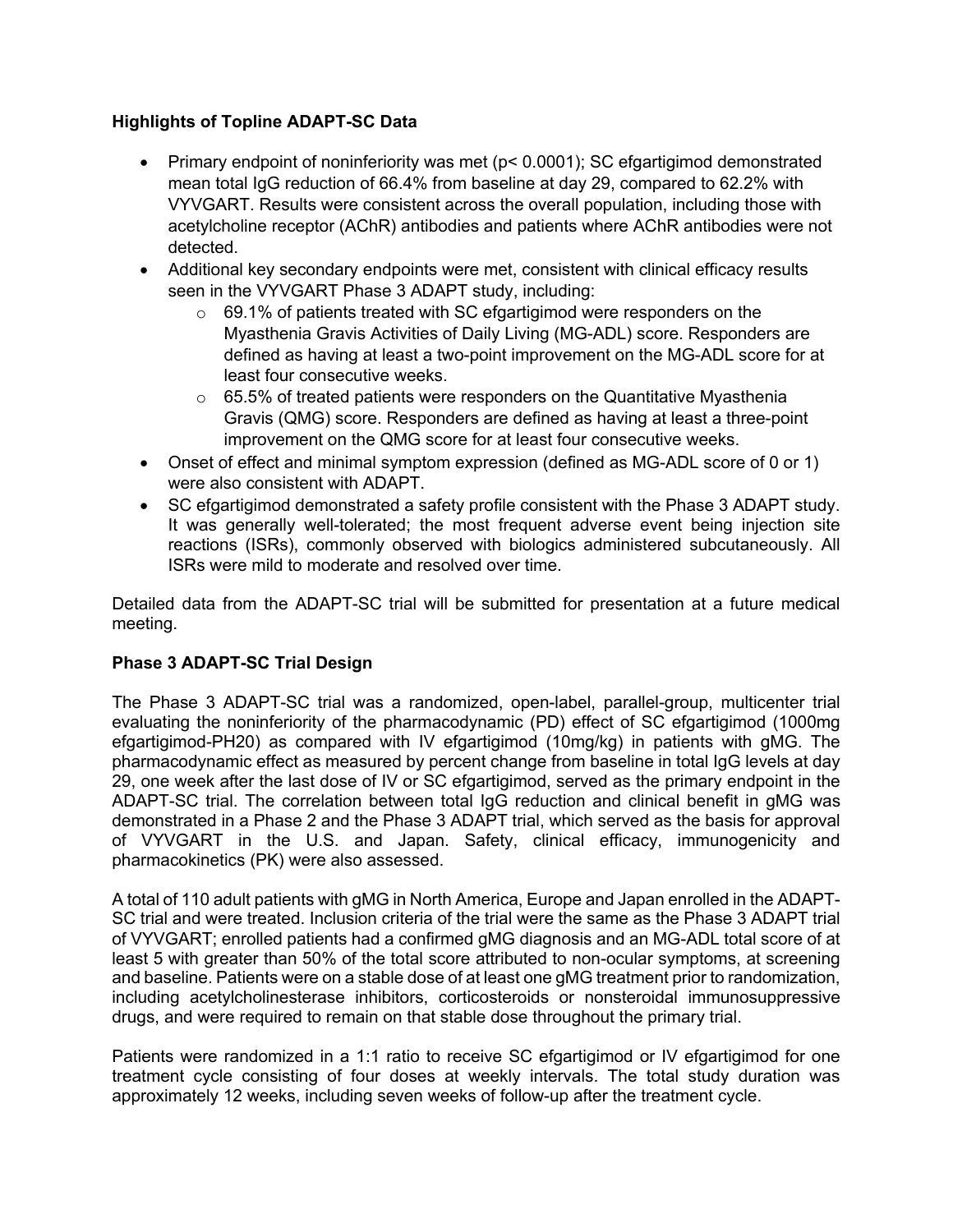## **Conference Call and Webcast**

A webcast of the live call may be accessed on the Investors section of the argenx website at argenx.com/investors. A replay of the webcast will be available on the argenx website for approximately one year following the call.

### **Dial-in numbers:**

*Please dial in 15 minutes prior to the live call.* 

| 32 800 50 201   |
|-----------------|
| 33 800 943355   |
| 31 20 795 1090  |
| 44 800 358 0970 |
| 1888 415 4250   |
| 81 3 4578 9752  |
| 41 43 210 11 32 |
|                 |

See the full Prescribing Information for VYVGART in the U.S., which includes the below Important Safety Information. For more information related to VYVGART in Japan, visit argenx.jp.

# **IMPORTANT SAFETY INFORMATION FOR VYVGART® (efgartigimod alfa-fcab) intravenous (IV) formulation (U.S. PRESCRIBING INFORMATION)**

# **What is VYVGART® (efgartigimod alfa-fcab)?**

VYVGART is a prescription medicine used to treat a condition called generalized myasthenia gravis, which causes muscles to tire and weaken easily throughout the body, in adults who are positive for antibodies directed toward a protein called acetylcholine receptor (anti-AChR antibody positive).

#### **What is the most important information I should know about VYVGART?**

VYVGART may cause serious side effects, including:

- **Infection.** VYVGART may increase the risk of infection. In a clinical study, the most common infections were urinary tract and respiratory tract infections. More patients on VYVGART vs placebo had below normal levels for white blood cell counts, lymphocyte counts, and neutrophil counts. The majority of infections and blood side effects were mild to moderate in severity. Your health care provider should check you for infections before starting treatment, during treatment, and after treatment with VYVGART. Tell your health care provider if you have any history of infections. Tell your health care provider right away if you have signs or symptoms of an infection during treatment with VYVGART such as fever, chills, frequent and/or painful urination, cough, pain and blockage of nasal passages/sinus, wheezing, shortness of breath, fatigue, sore throat, excess phlegm, nasal discharge, back pain, and/or chest pain.
- **Undesirable immune reactions (hypersensitivity reactions).** VYVGART can cause the immune system to have undesirable reactions such as rashes, swelling under the skin, and shortness of breath. In clinical studies, the reactions were mild or moderate and occurred within 1 hour to 3 weeks of administration, and the reactions did not lead to VYVGART discontinuation. Your health care provider should monitor you during and after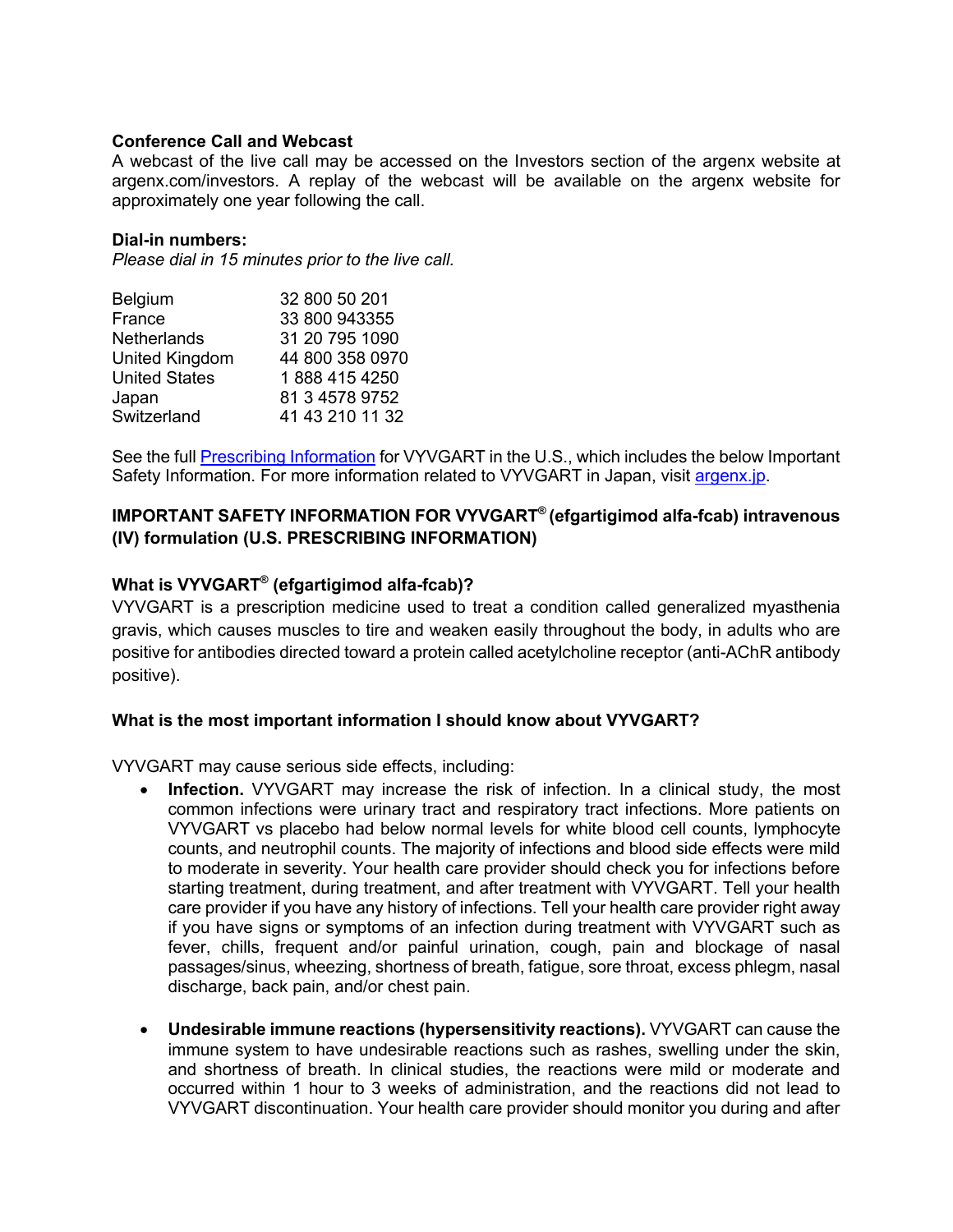treatment and discontinue VYVGART if needed. Tell your health care provider immediately about any undesirable reactions.

Before taking VYVGART, tell your health care provider about all of your medical conditions, including if you:

- Have a history of infection or you think you have an infection.
- Have received or are scheduled to receive a vaccine (immunization). Discuss with your health care provider whether you need to receive age-appropriate immunizations before initiation of a new treatment cycle with VYVGART. The use of vaccines during VYVGART treatment has not been studied, and the safety with live or live-attenuated vaccines is unknown. Administration of live or live-attenuated vaccines is not recommended during treatment with VYVGART.
- Are pregnant or plan to become pregnant and are breastfeeding or plan to breastfeed.

Tell your health care provider about all the medicines you take, including prescription and overthe-counter medicines, vitamins, and herbal supplements.

## **What are the common side effects of VYVGART?**

The most common side effects of VYVGART are respiratory tract infection, headache, and urinary tract infection.

These are not all the possible side effects of VYVGART. Call your doctor for medical advice about side effects. You may report side effects to the US Food and Drug Administration at 1-800-FDA-1088.

Please see the full Prescribing Information for VYVGART and talk to your doctor.

#### **About Generalized Myasthenia Gravis**

MG is a rare and chronic autoimmune disease where IgG antibodies disrupt communication between nerves and muscles, causing debilitating and potentially life-threatening muscle weakness. More than 85% of people with MG progress to generalized MG (gMG) within 18 months, where muscles throughout the body may be affected, resulting in extreme fatigue and difficulties with facial expression, speech, swallowing and mobility. In more life-threatening cases, MG can affect the muscles responsible for breathing. Patients with confirmed AChR antibodies account for 80-90% of the total gMG population.

#### **About Efgartigimod**

Efgartigimod is an antibody fragment designed to reduce pathogenic immunoglobulin G (IgG) antibodies by binding to the neonatal Fc receptor and blocking the IgG recycling process. Efgartigimod is being investigated in several autoimmune diseases known to be mediated by disease-causing IgG antibodies, including neuromuscular disorders, blood disorders, and skin blistering diseases, in both an intravenous and subcutaneous (SC) formulation. SC efgartigimod is co-formulated with recombinant human hyaluronidase PH20 (rHuPH20), Halozyme's ENHANZE® drug delivery technology.

### **About VYVGART***®*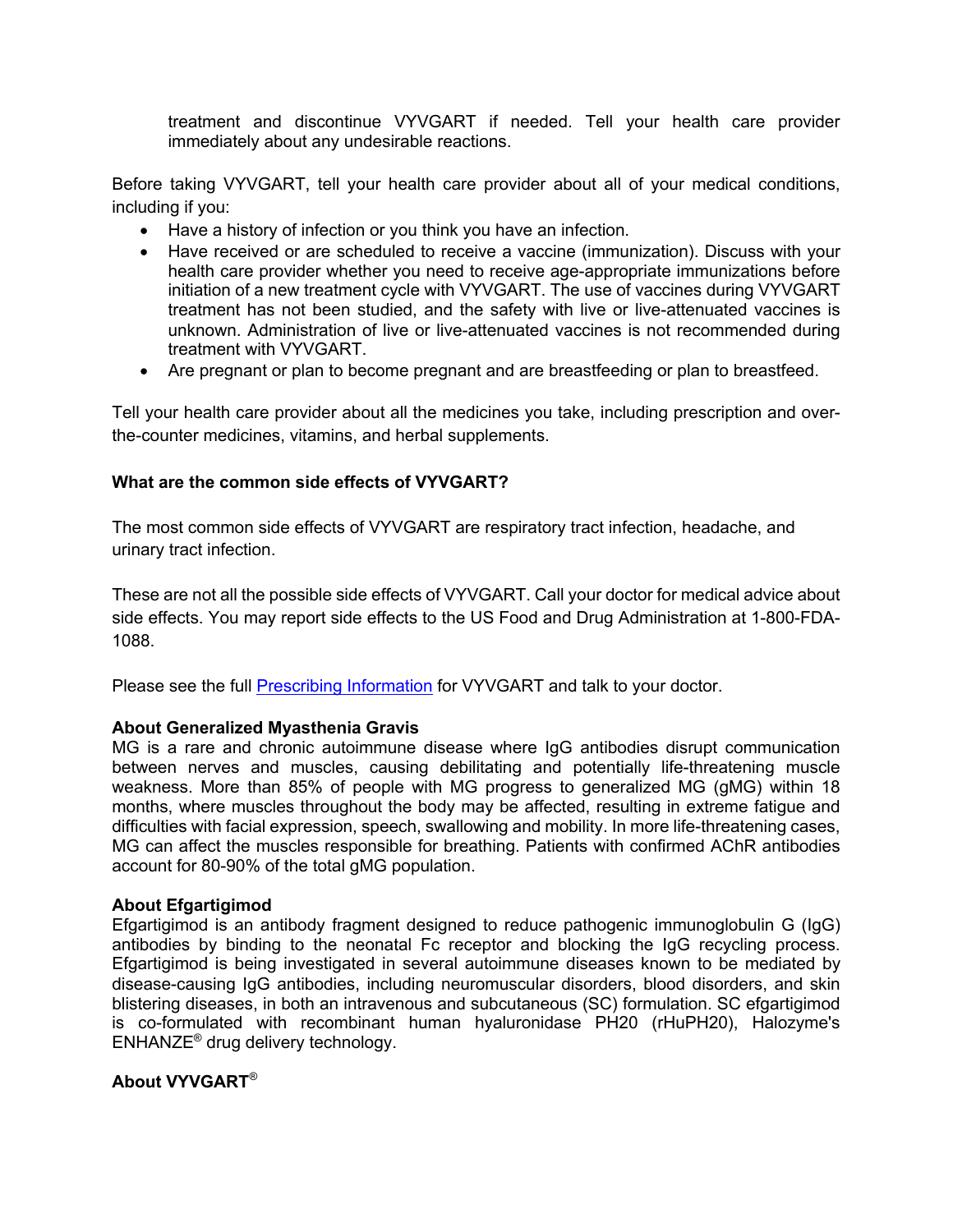VYVGART*®* (efgartigimod alfa-fcab) is a human IgG1 antibody fragment that binds to the neonatal Fc receptor (FcRn), resulting in the reduction of circulating immunoglobulin G (IgG) autoantibodies. It is the first and only approved FcRn blocker. VYVGART is approved in the United States for the treatment of adults with generalized myasthenia gravis (gMG) who are antiacetylcholine receptor (AChR) antibody positive and in Japan for the treatment of adults with gMG who do not have sufficient response to steroids or non-steroidal immunosuppressive therapies (ISTs).

## **About argenx**

argenx is a global immunology company committed to improving the lives of people suffering from severe autoimmune diseases. Partnering with leading academic researchers through its Immunology Innovation Program (IIP), argenx aims to translate immunology breakthroughs into a world-class portfolio of novel antibody-based medicines. argenx developed and is commercializing the first-and-only approved neonatal Fc receptor (FcRn) blocker in the U.S. and Japan. The Company is evaluating efgartigimod in multiple serious autoimmune diseases and advancing several earlier stage experimental medicines within its therapeutic franchises. For more information, visit www.argenx.com and follow us on LinkedIn, Twitter, and Instagram.

#### **Media:**

Kelsey Kirk kkirk@argenx.com

Joke Comijn jcomijn@argenx.com

**Investors:** Beth DelGiacco bdelgiacco@argenx.com

Michelle Greenblatt mgreenblatt@argenx.com

#### **Forward Looking Statements**

*The contents of this announcement include statements that are, or may be deemed to be, "forward-looking statements." These forward-looking statements can be identified by the use of forward-looking terminology, including the terms "believes," "estimates," "anticipates," "expects," "intends," "may," "will" or "should" and include statements argenx makes concerning the expected benefits of subcutaneous (SC) efgartigimod (1000mg efgartigimod-PH20) for the treatment of generalized myasthenia gravis (gMG) and the market acceptance thereof. By their nature, forward-looking statements involve risks and uncertainties and readers are cautioned that any such forward-looking statements are not guarantees of future performance. argenx's actual results may differ materially from those predicted by the forward-looking statements as a result of various important factors. A further list and description of these risks, uncertainties and other risks can be found in argenx's U.S. Securities and Exchange Commission (SEC) filings and reports, including in argenx's most recent annual report on Form 20-F filed with the SEC as well as subsequent filings and reports filed by argenx with the SEC. Given these uncertainties, the reader is advised not to place any undue reliance on such forward-looking statements. These forwardlooking statements speak only as of the date of publication of this document. argenx undertakes*